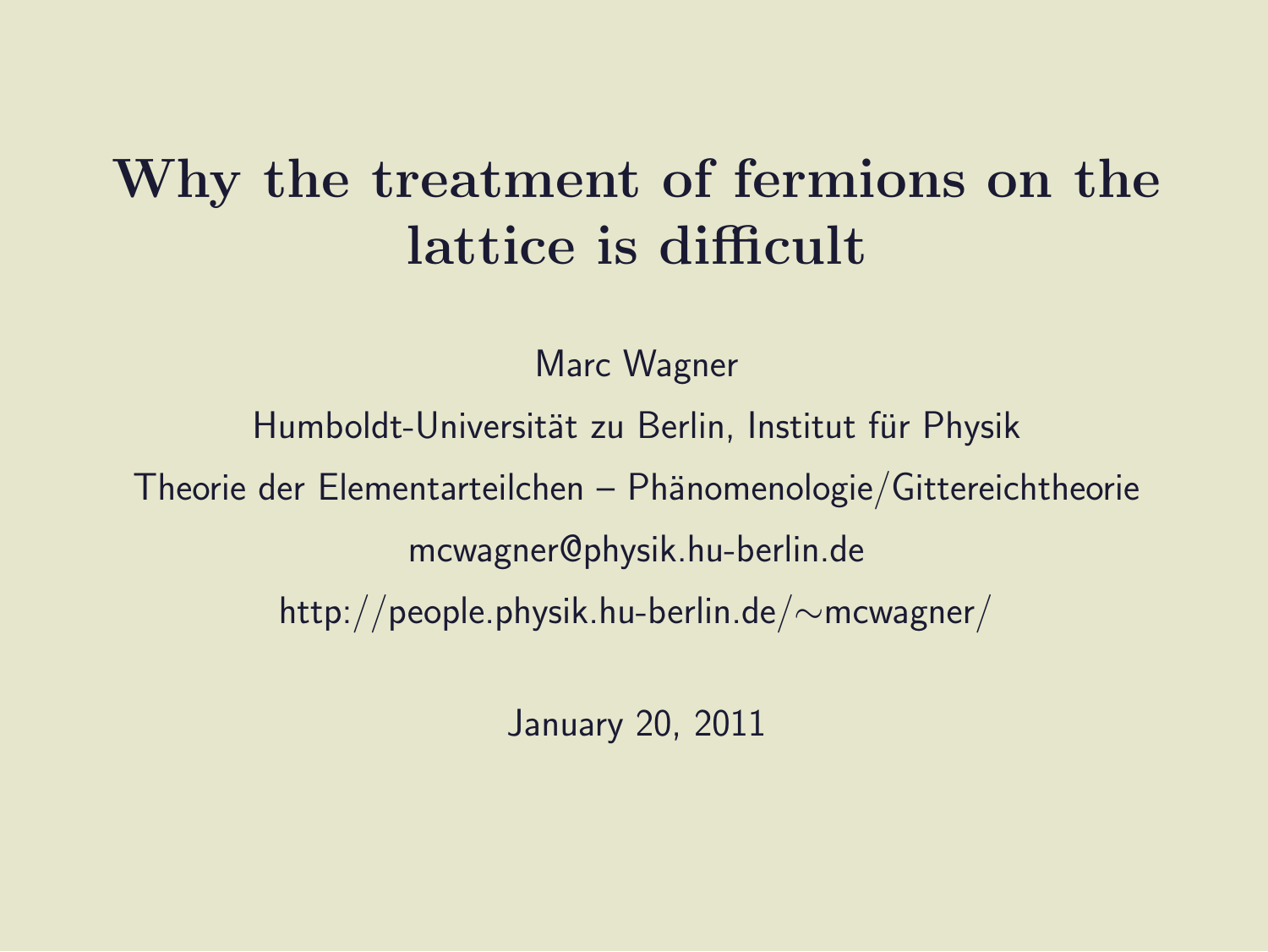### Introduction (1)

• ... In order to present your teaching skills, we kindly ask you to devote the first 10–15 minutes of your talk to explain "Why the treatment of fermions on the lattice is difficult" to a supposed student audience with knowledge of quantum mechanics and basics of field theory.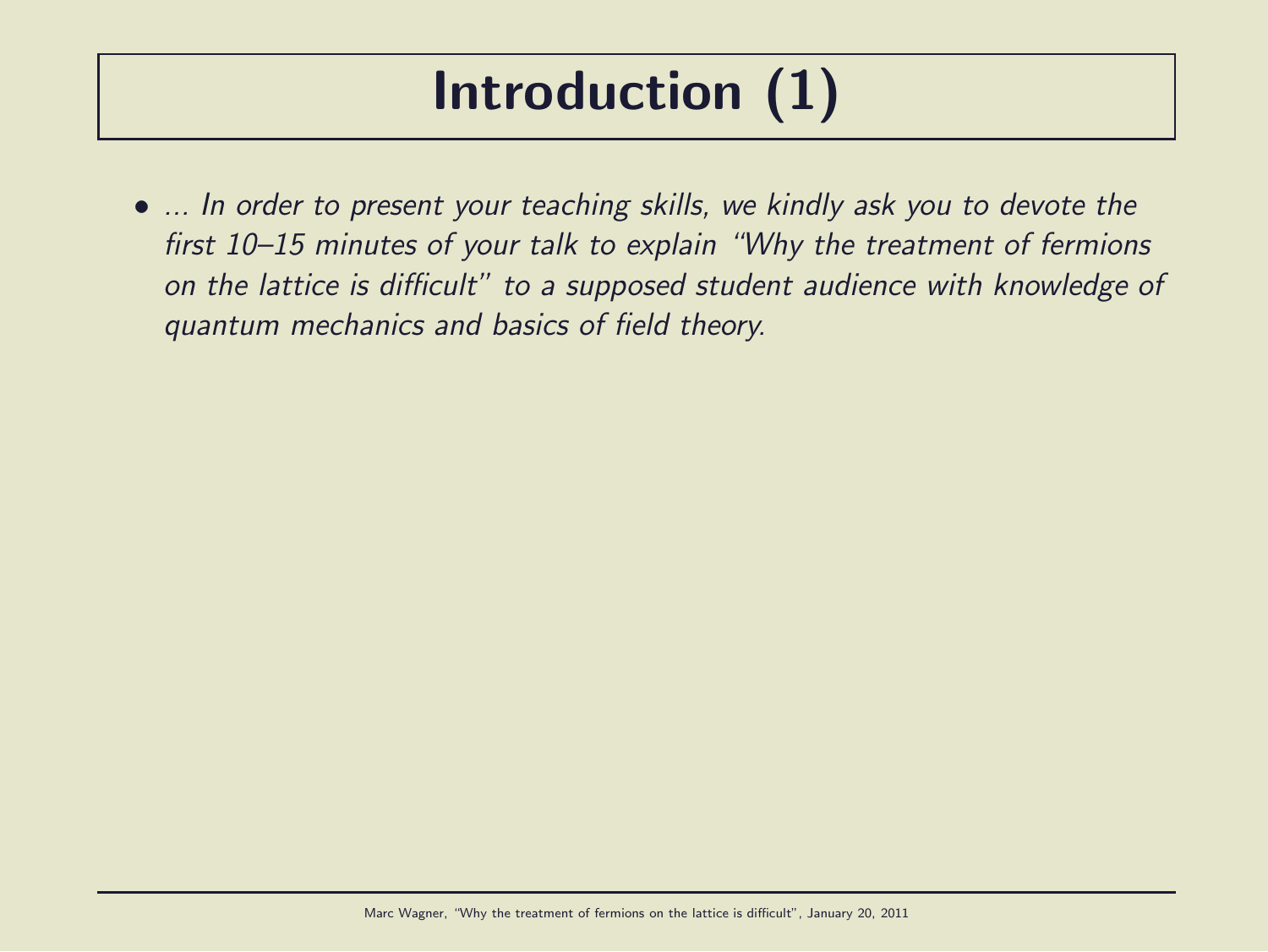# Introduction (2)

- Motivation:
	- Lattice field theory is a method to solve (quantum) field theories numerically.
	- $-$  Most interesting/realistic quantum field theories contain fermions, e.g.
		- ∗ quantum electrodynamics contains electrons,
		- ∗ quantum chromodynamics (theory of quarks and gluons) contains quarks.
	- When treating these fermions by means of lattice field theory, certain difficulties arise:
		- ∗ Conceptual difficulties: when discretizing fermions in a straightforward way, unphysical states arise ("fermion doubling").
		- ∗ Practical difficulties: fermions require inversions of huge matrices (sophisticated algorithms and high performance computer systems mandatory).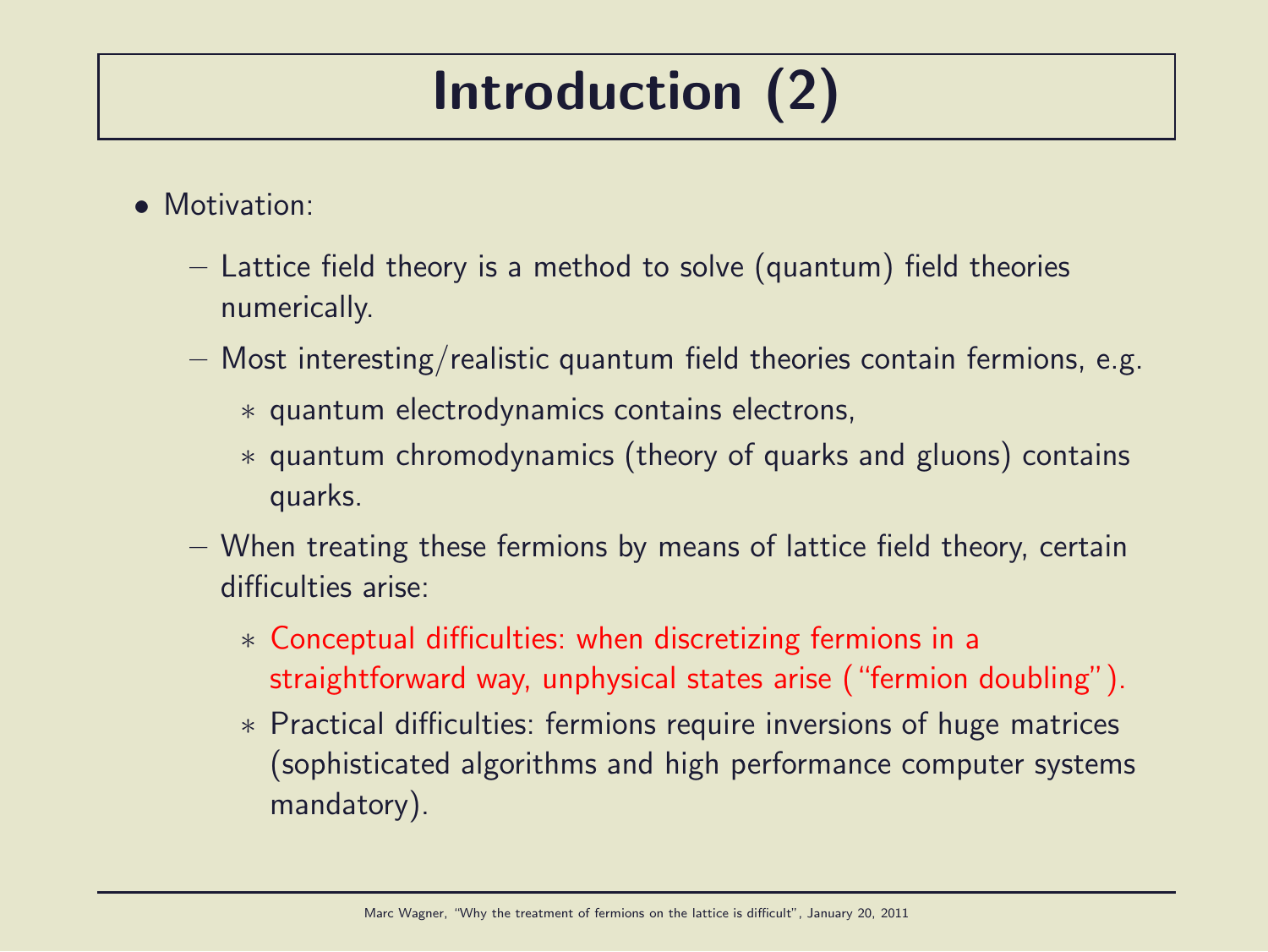# Fermion doubling (1)

- To illustrate fermion doubling, consider a free spin- $1/2$  fermion in a single spatial dimension in relativistic quantum mechanics, e.g. an electron/positron in the absence of any external electromagnetic field.
- Space:
	- $-$  Continuum:  $x \in \mathbb{R}$ .
	- Lattice:  $x = na$ ,  $n \in \mathbb{Z}$ , a is the sufficiently small lattice spacing (only space is discretized, time remains continuous in this example).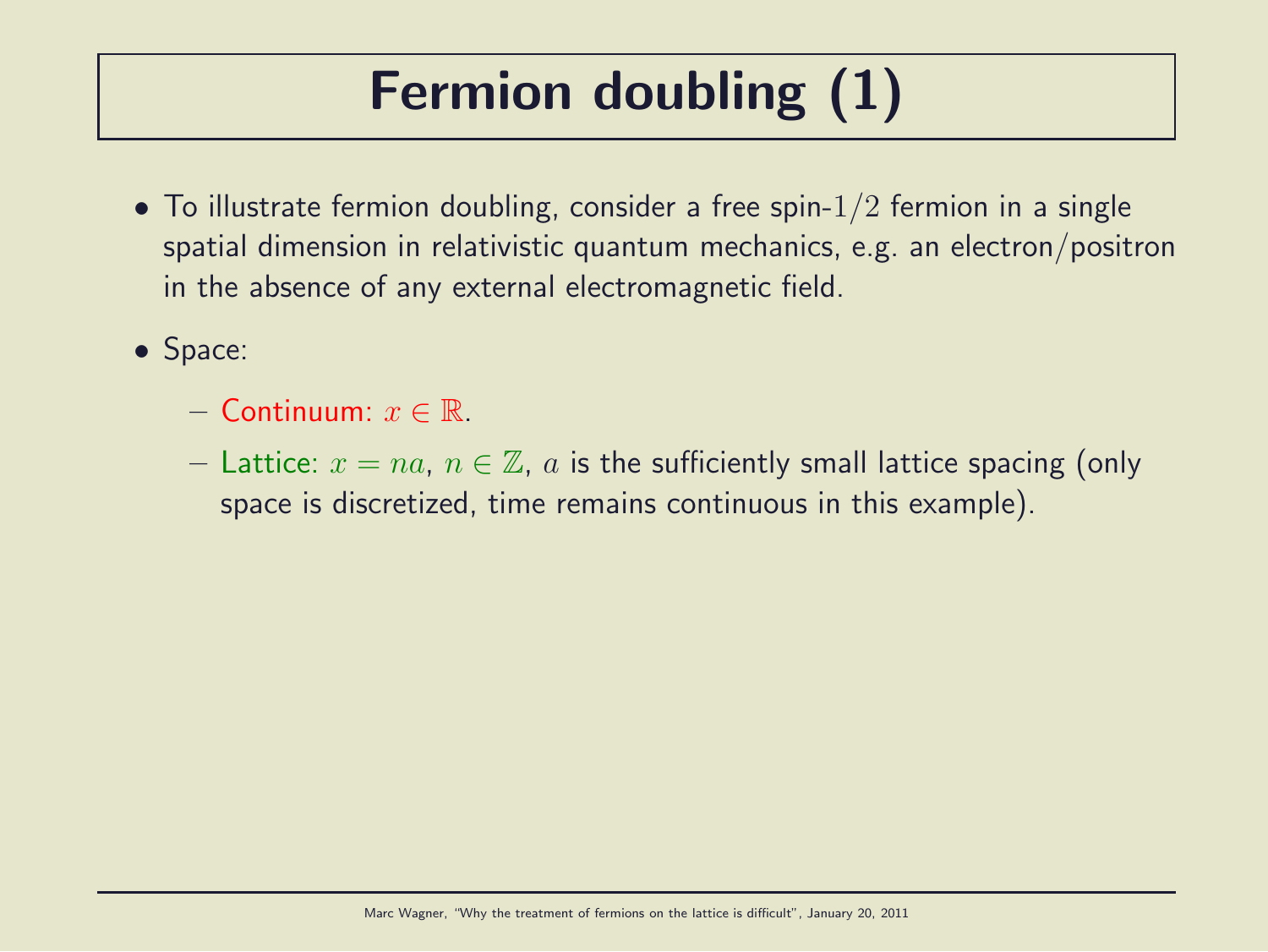# Fermion doubling (2)

- The corresponding wave equation is the Dirac equation (the relativistic spin- $1/2$  analog of the Schrödinger equation):
	- $-$  Continuum:

 $i\gamma^0\partial_t\psi(x,t) + i\gamma^1\partial_x\psi(x,t) - m\psi(x,t) = 0.$ 

– Lattice:

$$
i\gamma^{0}\partial_{t}\psi(x,t) + i\gamma^{1}\frac{\psi(x+a,t) - \psi(x-a,t)}{2a} - m\psi(x,t) = 0.
$$

- $-\{\gamma_{\mu},\gamma_{\nu}\}=2\eta_{\mu\nu}$ , where  $\eta_{\mu\nu}$  is the Minkowski metric, i.e.  $\eta_{\mu\nu} = \text{diag}(+1, -1, \dots, -1).$
- $-$  m is the mass of the fermion.
- In a single spatial dimension the wave function  $\psi$  has two components and  $\gamma^{\mu}$  are  $2\times 2$  matrices.
- $-$  In three spatial dimensions the wave function  $\psi$  has four components and  $\gamma^{\mu}$  are  $4 \times 4$  matrices.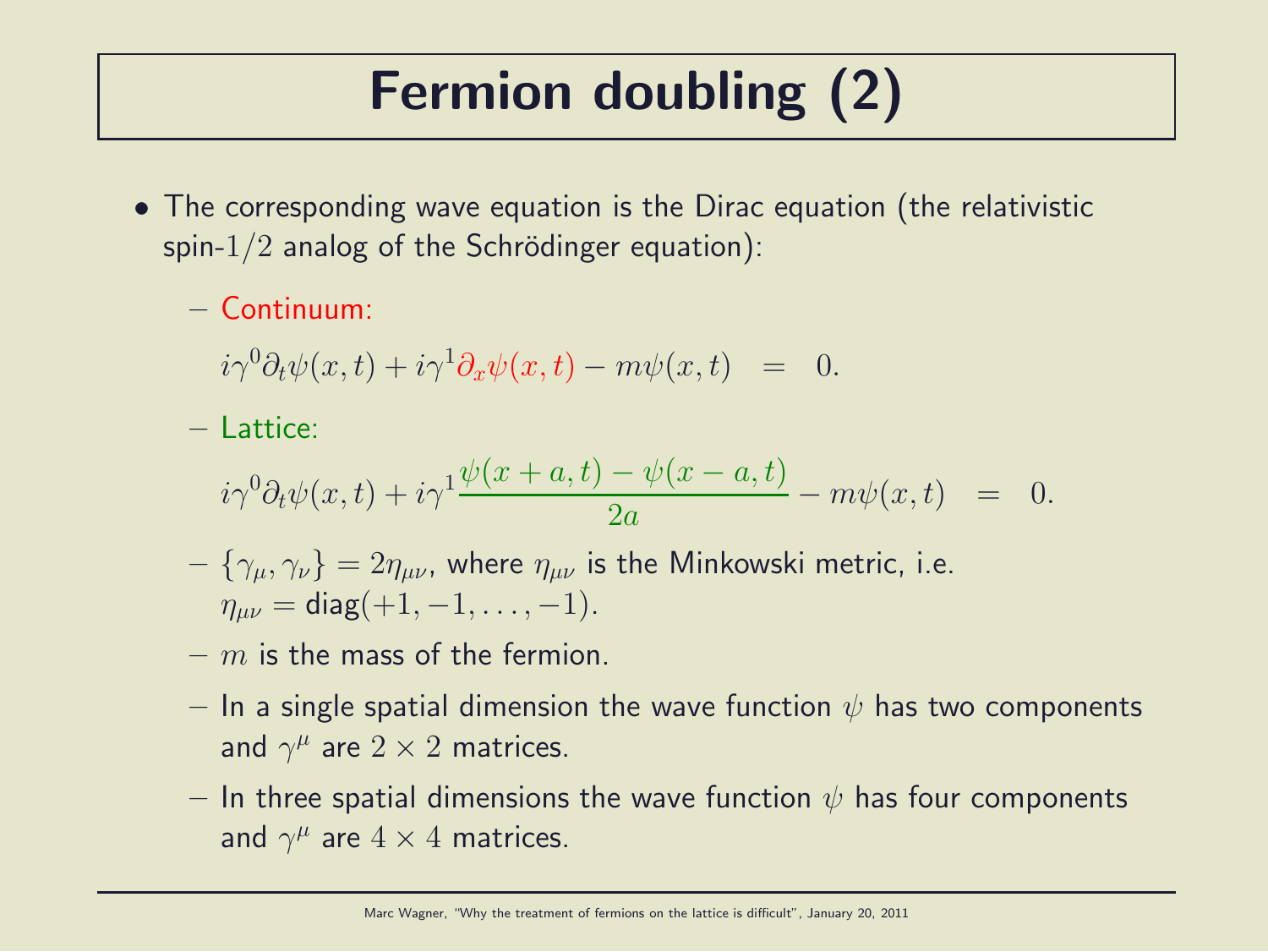### Fermion doubling (3)

• Get rid of the derivative by means of the plane wave ansatz

$$
\psi(x,t) = e^{i(Et - px)}u(p,E)
$$

 $(u$  has also two/four components):

- Continuum: 
$$
-\infty < p < +\infty
$$
,  
\n
$$
(-\gamma^{0}E + \gamma^{1}p - m)u(p, E) = 0.
$$

 $-$  Lattice:  $-\pi/a < p ≤ +\pi/a$ , because  $e^{-ipa} = e^{-i(p+2\pi/a)a}$ ,

$$
\left(-\gamma^0 E + i\gamma^1 \frac{e^{-ipa} - e^{+ipa}}{2a} - m\right) u(p, E) = 0,
$$
  

$$
= -i \sin(pa)/a
$$

i.e.

$$
(-\gamma^0 E + \gamma^1 \frac{\sin(pa)}{a} - m\Big)u(p, E) = 0.
$$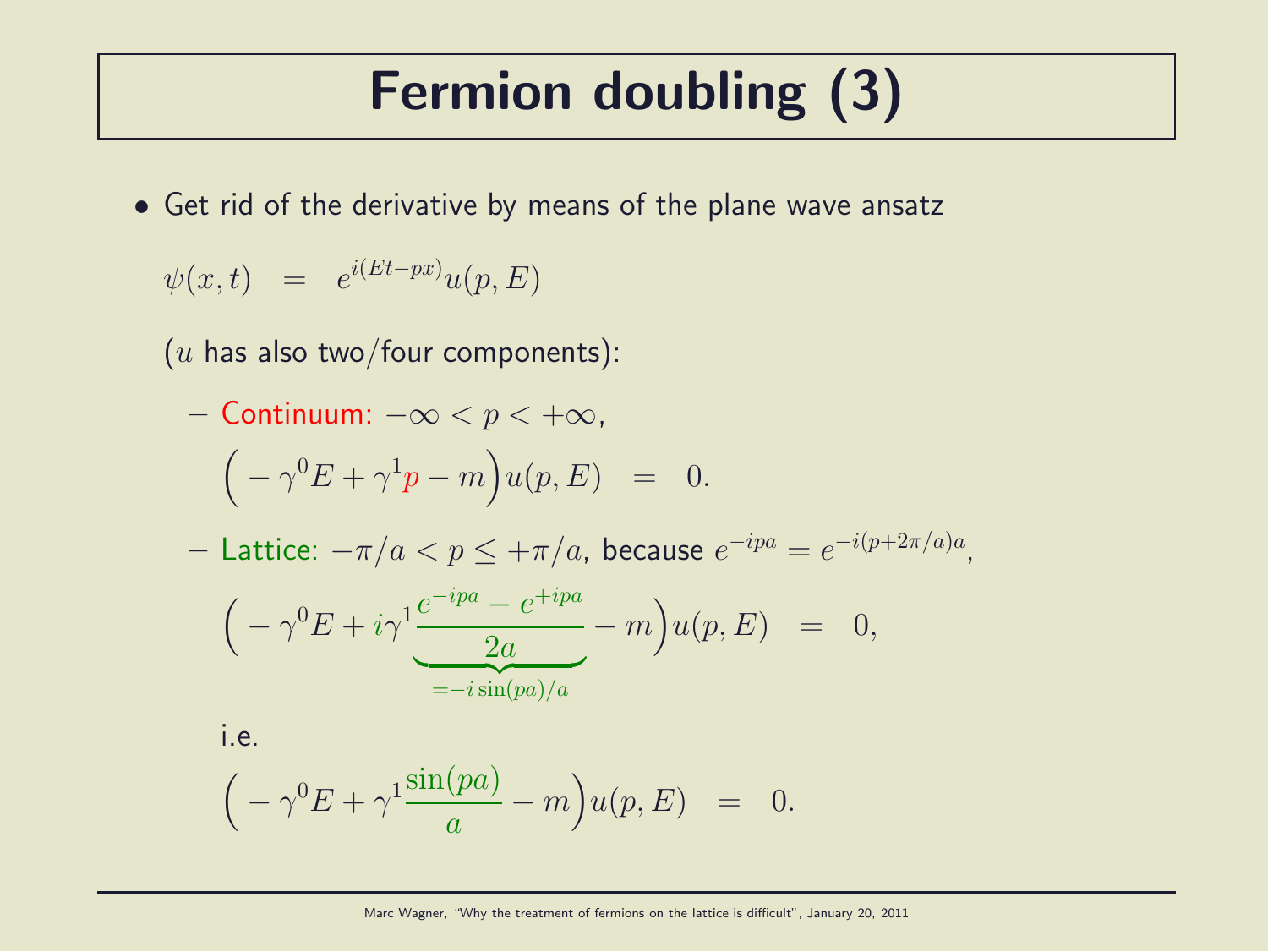### Fermion doubling (4)

- Get rid of the non-trivial matrix structure, i.e. decouple the two/four differential equations:
	- $-$  Continuum: ansatz  $u(p,E) = (-\gamma^0 E + \gamma^1 p + m) v$   $(v$  has also two/four components),

$$
(E^2 - p^2 - m^2)v = 0.
$$

 $-$  Lattice: ansatz  $u(p,E) = (-\gamma^0 E + \gamma^1 \sin (p a) / a + m) v$   $(v$  has also two/four components),

$$
\left(E^2 - \left(\frac{\sin(pa)}{a}\right)^2 - m^2\right)v = 0.
$$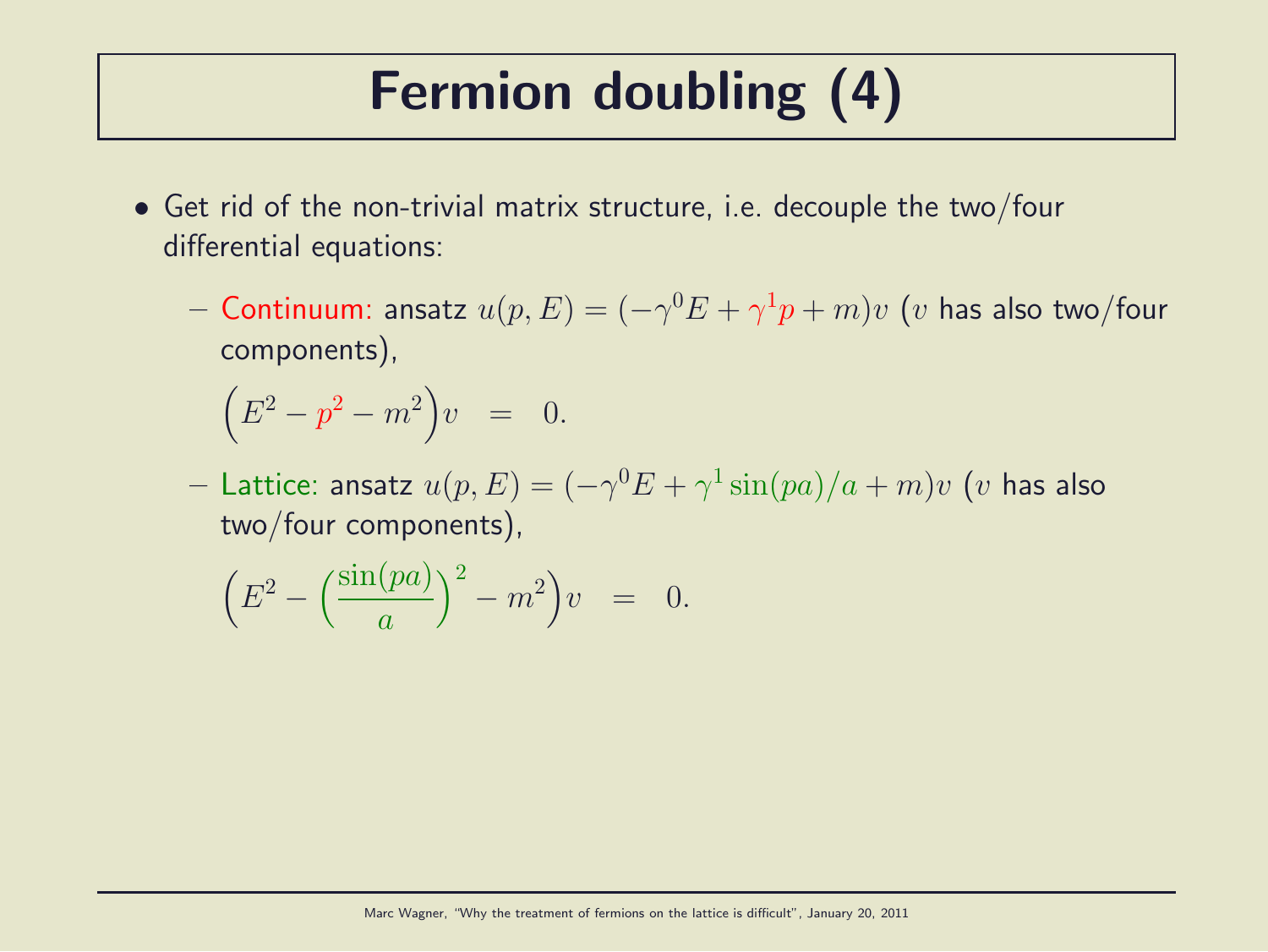#### Fermion doubling (5)

- Solutions for given energy  $E$ :
	- Continuum:  $p = \pm \sqrt{E^2 m^2}$ ,  $-\infty < p < +\infty$ .
	- Lattice:  $\sin(pa)/a = \pm \sqrt{E^2 m^2}$ ,  $-\pi/a < p \le +\pi/a$ .
	- Arbitrary v with the constraint  $u(p, E) \neq 0$  or equivalently  $\psi(x, t) \neq 0$ (one can show that there is a single possibility/two linearly independent possibilities to choose  $v$  both in the continuum and on the lattice).
	- $\rightarrow$  Twice as many solutions/states on the lattice as in the continuum.

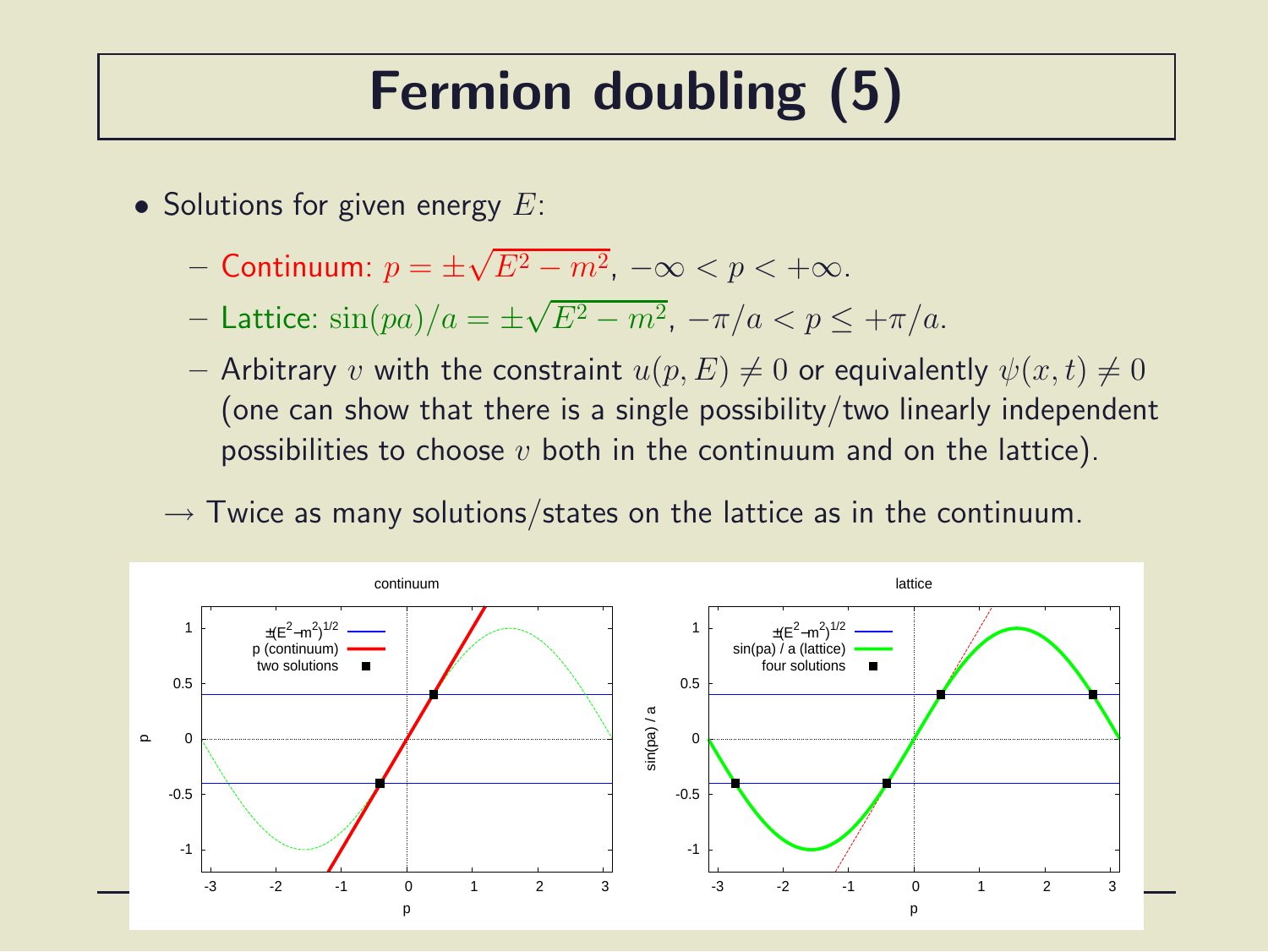# Fermion doubling (6)

- States are "duplicated" for every discretized spacetime dimension.
- For example when computing QED/QCD observables on a  $3+1$  dimensional spacetime lattice, for every physical state there are also fifteen unphysical "doubler states".
- There are ways to discretize fermions such that unphysical states do not appear:
	- Wilson fermions.
	- Staggered fermions.
	- Domain wall fermions.
	- Overlap fermions.

– ...

However all these discretizations have certain drawbacks: breaking of chiral symmetry, computationally extremely demanding, ...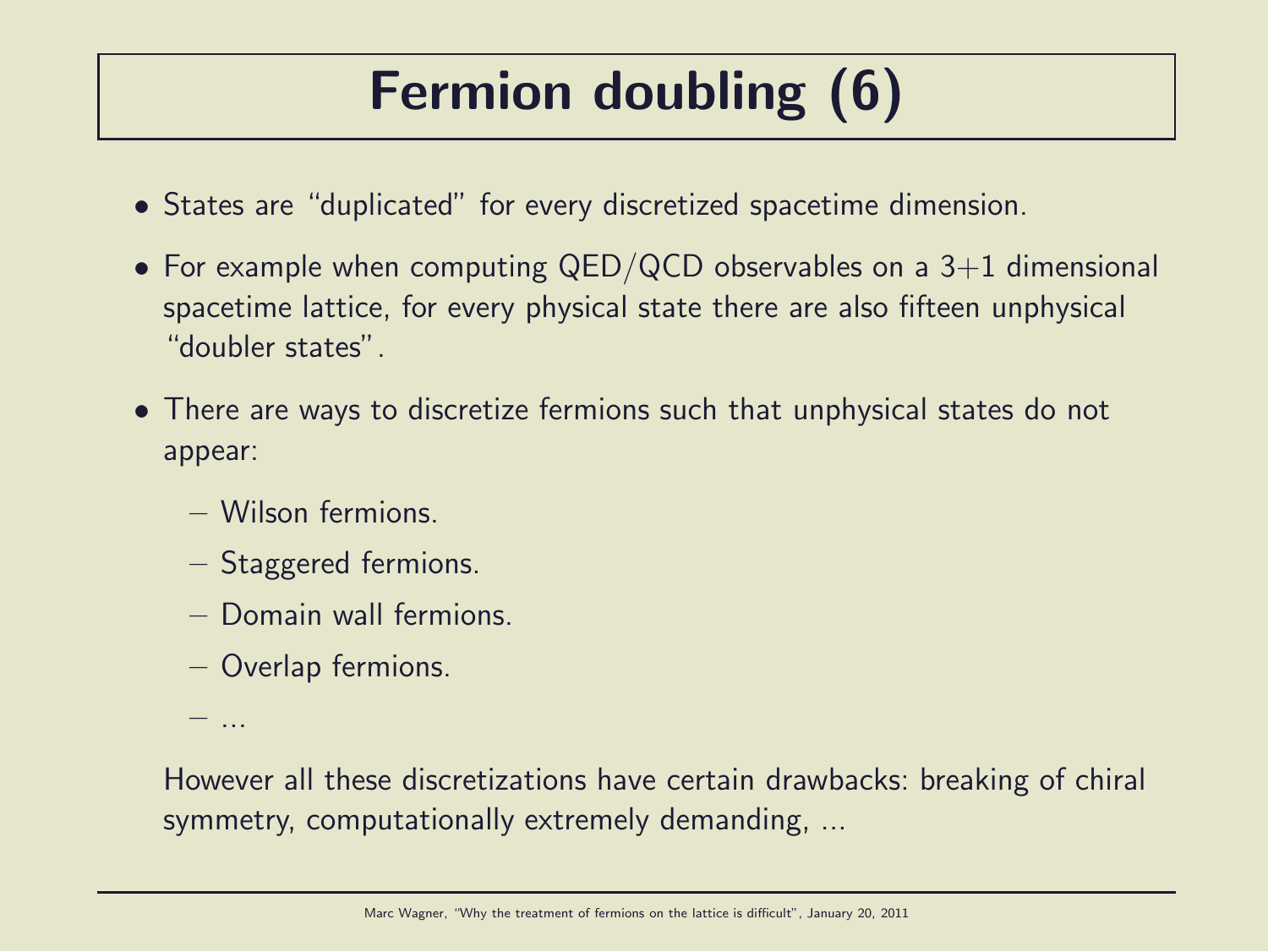### Major computational costs (1)

• Computing the quark propagator amounts to inverting the Dirac operator; for interacting theories, e.g. QCD, where quark fields are coupled to gluonic fields  $A_{\mu}$ , these inversions cannot be performed analytically:

$$
\langle \bar{\psi}(x) \psi(y) \rangle = \left( \underbrace{\delta(x-y) \Big( \gamma_{\mu} (\partial_{\mu}^{(y)} - i g A_{\mu}(y)) + m \Big)}_{\text{Dirac operator}} \right)^{-1}.
$$

- On the lattice the Dirac operator is a large square matrix of dimension (# of lattice sites)  $\times$  (# of spin components)  $\times$  (# of color components).
- Example:  $QCD$  ( $\rightarrow$  3 color components) in four spacetime dimensions  $($   $\rightarrow$  4 spin components) on a  $32^4$  lattice
	- $\rightarrow$  the Dirac operator is a square matrix of dimension  $32^4 \times 4 \times 3 \approx 13 \times 10^6$
	- $\rightarrow$  major computational costs to perform inversions of this matrix numerically.